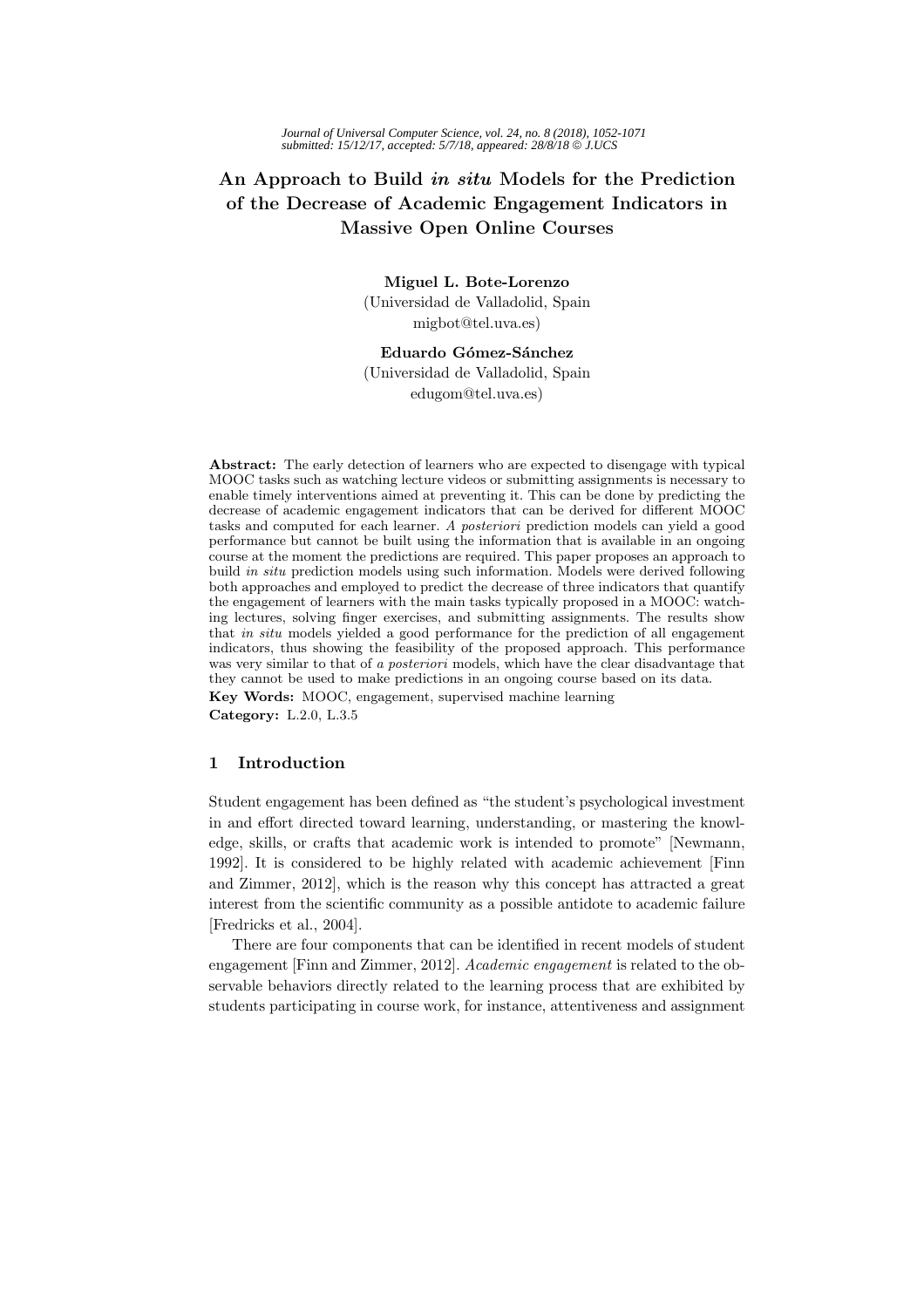completion. Social engagement determines to which extent a student adheres to written and unwritten rules of behavior such as, for example, interacting appropriately with teachers and peers. Cognitive engagement refers to the intellectual effort made to comprehend complex ideas. Affective engagement is associated with the feelings of involvement in the learning community. Interestingly, these components tend to be highly intercorrelated [Finn and Zimmer, 2012]. In this way, students are usually engaged or disengaged on multiple dimensions.

Learner engagement within the context of Massive Open Online Courses (MOOCs) is currently being actively researched with a special focus on academic engagement [Sinclair and Kalvala, 2016], possibly because it is easier to quantify it than other types of engagement based on the learner activity traces that are typically stored in MOOC platforms. Various indicators that describe different observable behaviors of MOOC learners have been proposed with the aim of measuring their academic engagement. Examples of such indicators include the number of lecture videos watched, the number of submitted assignments or the number of posts created by each learner. The evolution of academic engagement indicators along the course has been analyzed revealing the existence of different patterns of engagement among MOOC learners [Ferguson and Clow, 2015, Ferguson et al., 2015, Anderson et al., 2014, Kizilcec et al., 2013, Ramesh et al., 2013, Milligan et al., 2013]. For instance, the learners that follow the so called "completing" or "all-rounders" pattern feature high values in assignment engagement indicators along the course, while those belonging to the "auditing" or "viewers" group show low values in the indicators for assignment engagement while reaching higher ones for video engagement indicators.

Interestingly, it has been consistently reported in the literature [Alario-Hoyos et al., 2014, Ferguson and Clow, 2015, Ferguson et al., 2015, Kizilcec et al., 2013, Ramesh et al., 2013, Ramesh et al., 2014] that the values of academic engagement indicators of many MOOC learners decay over time and that, quite often, this leads to dropping out. The decrease of engagement limits the educational impact of the MOOCs in learners [Ramesh et al., 2013], even if they do not eventually drop out. This is the reason why it is important to maintain and cultivate learner engagement in MOOCs [Ramesh et al., 2013].

In an attempt to tackle this problem, some works such as [Halawa et al., 2014, Vitiello et al., 2017, Xing and Du, 2018] propose predicting whether a learner will eventually drop out a MOOC in order to enable an early intervention aimed at avoiding it. In this way, drop out prediction cannot be employed to detect those learners whose academic engagement decreases but do not stop participating in the course, which precludes the possibility of making adequate interventions in their case. Moreover, in most proposals the predictions models cannot be built until learners have already dropped out [Gardner and Brooks, 2018]. These a posteriori prediction models are valuable to carry out a post hoc analysis of the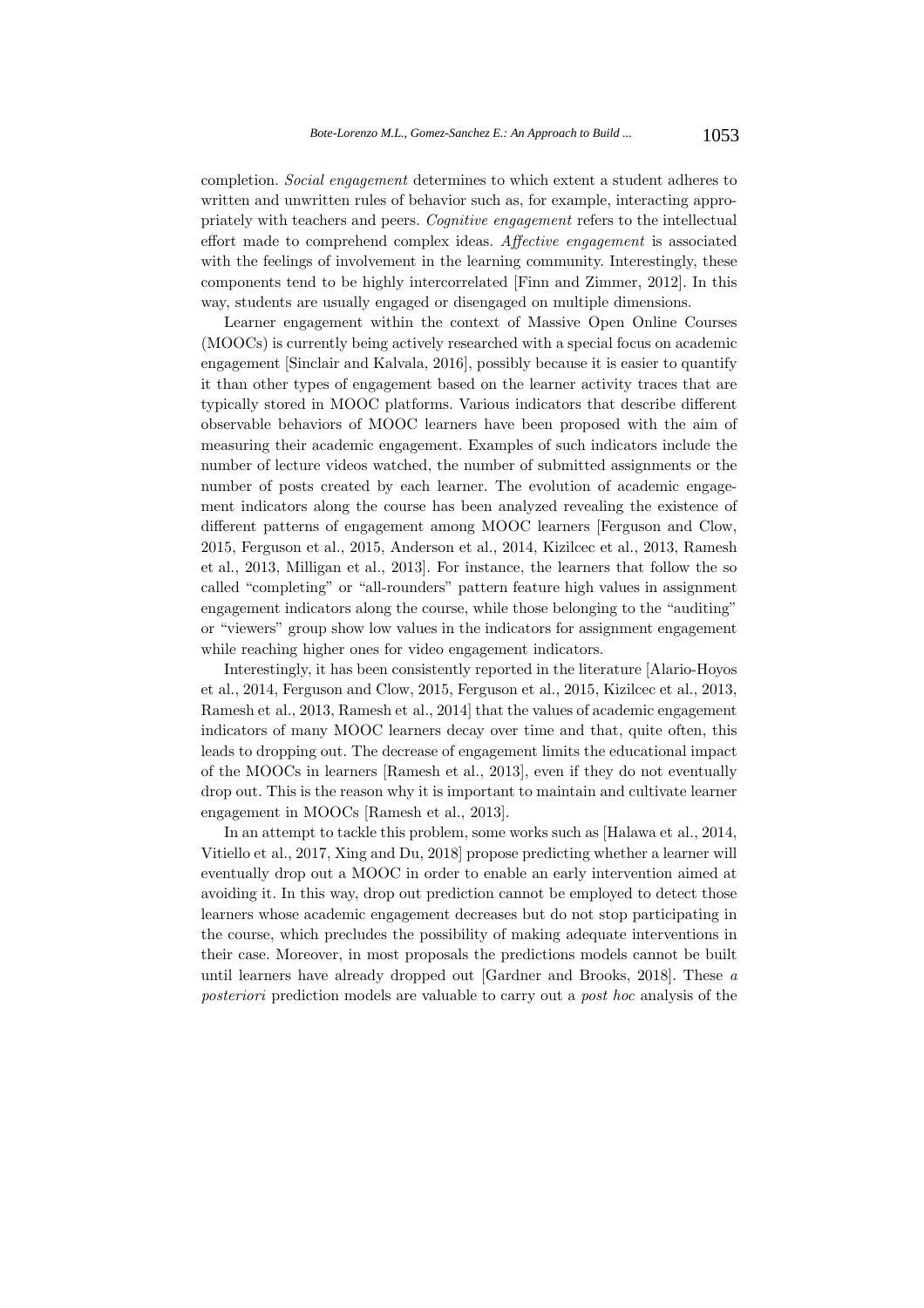relationships between academic engagement indicators and dropout. However, they cannot be used to make predictions that provide actionable information for the very same run of the course from which they originate. In addition, it was shown in [Boyer and Veeramachaneni, 2015, Whitehill et al., 2017] that these models have a limited performance when employed to make predictions in a subsequent run of the same course.

This paper proposes an approach to build models that predict the decrease of academic engagement indicators of MOOC learners using data from an ongoing course that are already available at the moment in which the predictions must be made. These in situ prediction models can be employed to identify learners whose academic engagement indicators in a MOOC are expected to decrease in the near future, thus providing actionable information that allows making suitable interventions aimed at maintaining the engagement of learners, regardless of whether they are expected to drop out or not. For example, the suggestion of an interesting lecture video, or a hint to solve an assignment could be provided to a learner if a decrease in her video or assignment engagement indicator has been predicted, respectively. The paper also reports the experiments that were carried out in order to compare the performance of in situ models with a posteriori models and a simple baseline for the prediction of the decrease of three different engagement indicators within the context of a MOOC delivered in the edX platform.

The rest of this paper is organized as follows. Section 2 discusses the related work that can be found in the literature. Next, section 3 provides a more detailed description of the problem of predicting the decrease of engagement indicators, explains how a *posteriori* predictions models can be built and proposes an approach to build in situ prediction models. Section 4 introduces the datasets that were employed in the experiments that were carried out to verify the feasibility of the proposed approach. The results of these experiments are presented and discussed in Sections 5 and 6, respectively. Finally, section 7 includes the main conclusions of the paper and presents future work.

# **2 Related Work**

Since MOOCs gained popularity among learners and academic institutions, prediction models have been explored in order to gain insight that help alleviate some of MOOCs most relevant limitations. Among them, probably the most often cited concern is the low completion rates that are typically observed in these type of courses, being below 13% in most cases [Jordan, 2015]. In this context, there are works that have addressed the certification prediction problem. These works aim at identifying learners that will not complete the course successfully, thus not obtaining a certificate of accomplishment, so that remedial interventions can be made eventually. For example, [Joksimović et al., 2016] revealed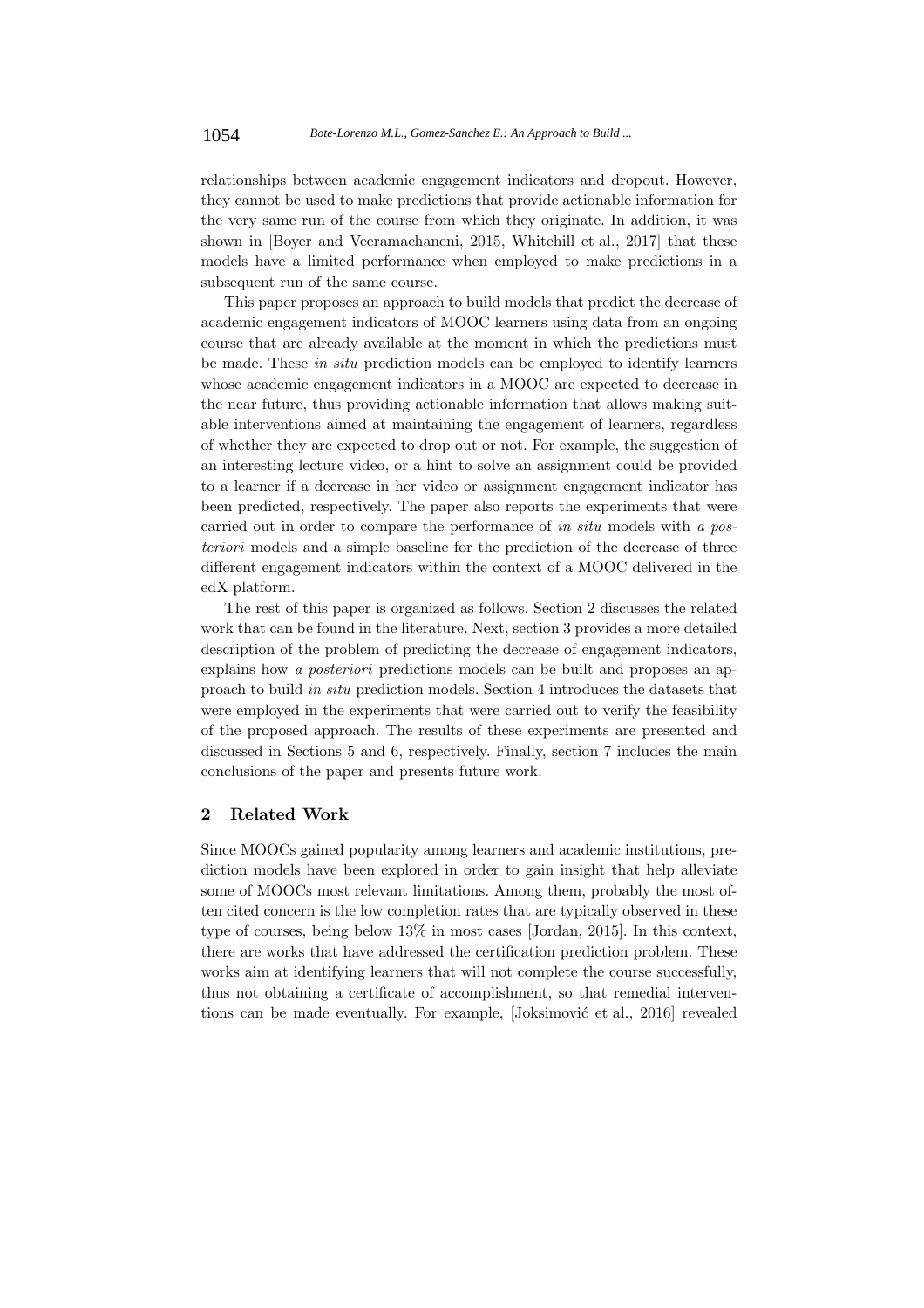that Social Network Analysis can be very useful for certification prediction. [Xu and Yang, 2016] proposed a method based on learner motivation to make the predictions. N-gram features in clickstream data were employed in [Li et al., 2017] to predict achievement.

Most of the learners that do not complete the course stop participating before it ends [Jordan, 2015]. This is the reason why many works in the literature try to identify which learners will stop participating in a course before it ends so that, once again, adequate interventions can be eventually triggered. For instance, [Halawa et al., 2014] introduced a simple prediction approach based on the comparison of features that describe the student behavior with thresholds. A unified model that allows for the early prediction of dropout users across different systems was presented in [Vitiello et al., 2017]. [Xing and Du, 2018] proposed the use of deep learning algorithms to build dropout prediction models. It is noteworthy that most works dealing with dropout prediction use a posteriori models that cannot be implemented in an active course since they require information that is not known until the course completes [Gardner and Brooks, 2018]. Interestingly, [Boyer and Veeramachaneni, 2015, Whitehill et al., 2017] showed that in situ models outperformed the use of transfer learning techniques in the dropout prediction problem.

The ultimate goals of both the certification and dropout prediction problem are thus different to that of the problem of predicting the decrease of engagement indicators, which is maintaining the engagement of learners with the different activities that can be carried out in MOOCs. Even if dropout prediction can be considered to implicitly predict the disengagement of drop out learners, it should be noticed that it cannot predict it in the case of learners that continue participating in the course. Furthermore, it cannot be employed to detect the decrease of engagement with specific MOOC activities (e.g. video watching, assignment submissions), which hinders the possibility of making interventions targeted to the activity in which the disengagement is identified. In this way, predicting the decrease of engagement indicators can help not only to have more learners that pass the course or that do not drop out, but also to avoid the decrease of the educational impact that the course might have on learners even if they are not expected to abandon the course or to fail to obtain a certificate.

Disengagement prediction is another related problem that has been tackled in non-MOOC contexts. [Beck, 2005] used item response theory to predict learner disengagement in a computer tutor based on the time taken to answer questions. In [Cocea and Weibelzahl, 2011], different supervised learning algorithms were evaluated for the detection of disengaged learners in a Learning Management System. [Mills et al., 2014] also studied the prediction of disengagement in a tutoring system based on reading patterns. In these cases, the proposed solutions aim at predicting the engagement states in which the learners will be in the near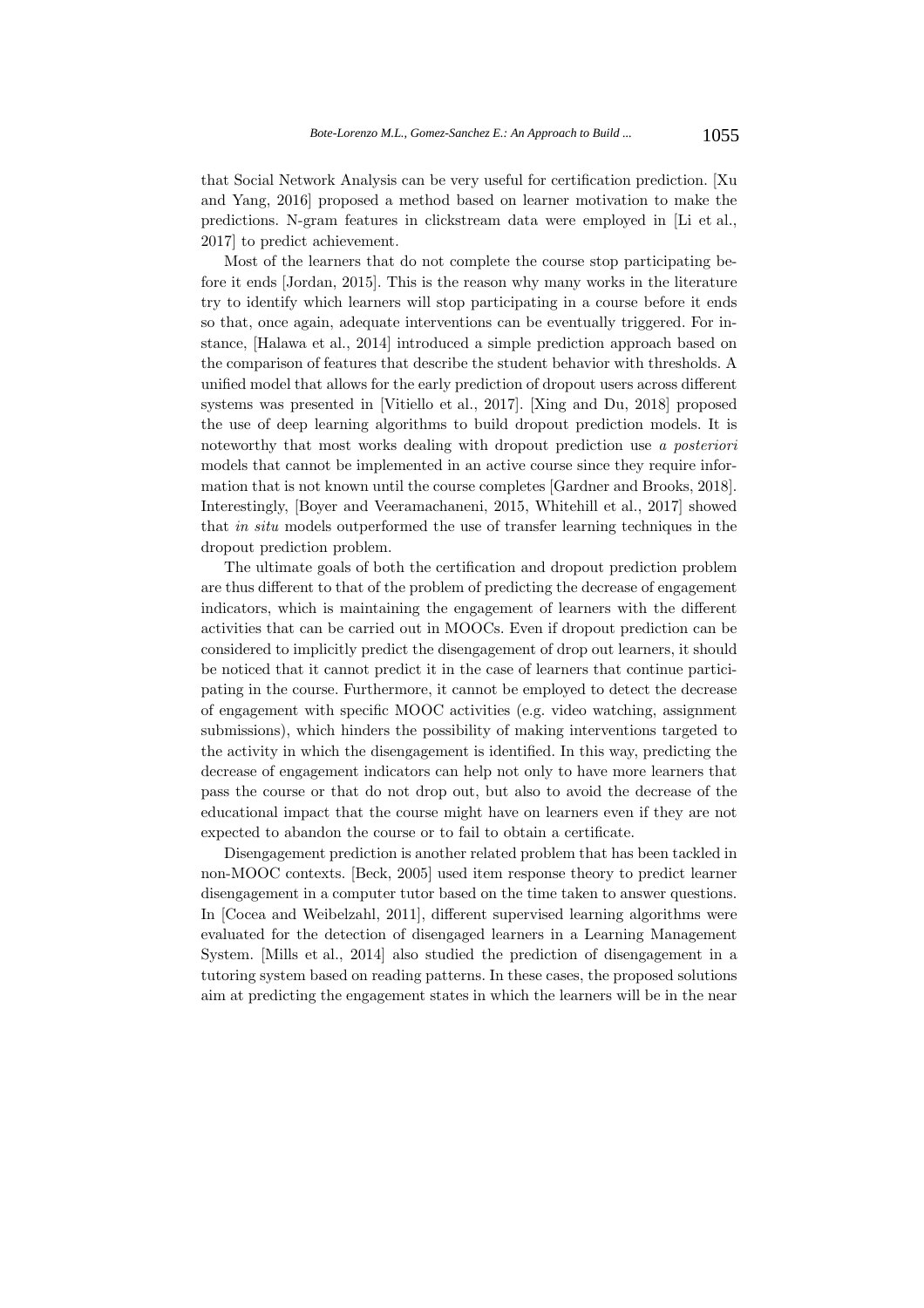feature. However, this paper proposes an approach to predict the decrease of the individual indicators that can be used to define such engagement states.

Finally, it is worth mentioning the existence of many works that research different aspects of academic engagement within the context of MOOCs but do not deal with prediction. [Goldberg et al., 2015, Zheng et al., 2015] studied how different factors affect academic engagement. Works such as [Kizilcec et al., 2013, Ferguson and Clow, 2015] focus on understanding he different ways in which participants engage with a MOOC. [Chang and Wei, 2016, Rizzardini and Amado-Salvatierra, 2017] propose different approaches to improve the engagement of MOOC learners.

### **3 Predicting the Decrease of Engagement Indicators**

Instructor-paced MOOCs are typically structured as a sequence of chapters. In many cases the learning materials corresponding to each chapter are released along the course on a regular basis. The date in which such release takes place can be considered the chapter start. Chapters usually include assignments that must be submitted before a deadline that determines the chapter end. Here, it should be taken into account that a chapter might start before the previous one has ended.

Learners are normally expected to perform different types of tasks such as watching video or submitting assignments using the learning materials of every MOOC chapter. It is possible to define an indicator that quantifies the engagement of a learner with a given type of task from the beginning of the course until the moment in which the indicator is computed. For example, an assignment engagement indicator could be obtained by averaging the percentage of assignments submitted in each chapter that has already ended. Clearly, the value of an engagement indicator defined in this way can increase or decrease at the end of every new chapter, depending on work performed by the learner in the tasks of the previous one.

Considering a course with  $c$  chapters, the prediction of the decrease of an academic engagement indicator tries to determine whether its value for a given learner at the end of chapter  $i + 1$  will be lower or not than its value for the same learner at the end of chapter i based on the learner's activity in the MOOC until the end of chapter  $i$ . The following subsection describes how a posteriori models can be built to make such prediction. Next, an approach to build in situ prediction models is proposed.

# **3.1 A Posteriori Prediction Model**

An a posteriori prediction model can be built using a training set consisting of input vectors with features that describe the activity of a set of learners until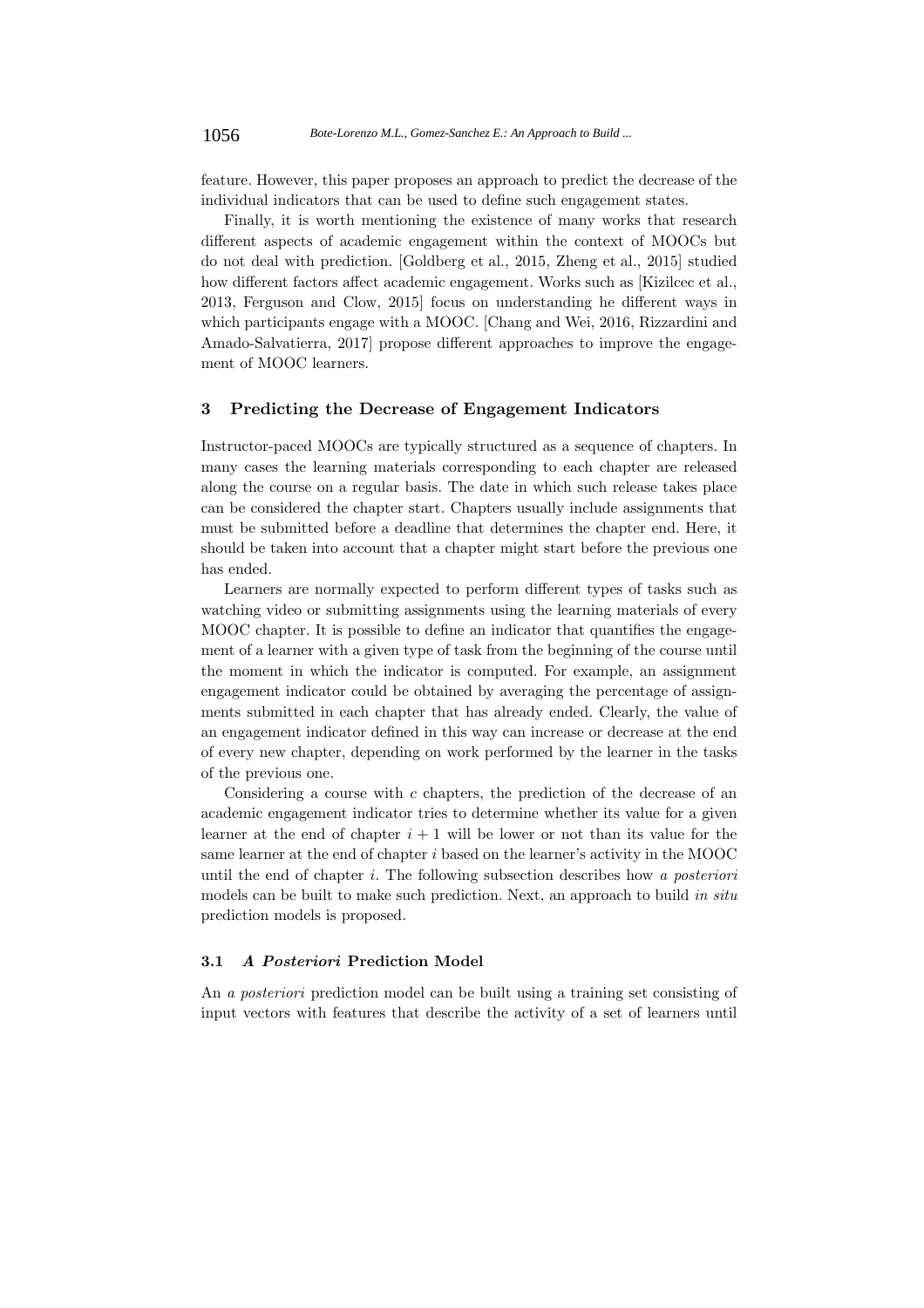the end of chapter  $i$  and output labels stating whether the corresponding values of the engagement indicator decreased at the end of chapter  $i + 1$  with respect to the end of chapter  $i$  or not. Vectors with features describing the activity of a different set of learners until the end of chapter  $i$  can then be employed as inputs for the model in order to predict if the engagement indicator decreases at the end of chapter  $i+1$  with respect to the end of chapter i. Figure 1(a) depicts the time span of input vectors and labels required to train and test an a posteriori prediction model.



Figure 1: Time span of features and labels employed to train and test prediction models.

The output labels that are required to train the prediction model in this way can only be computed using information that is not available until the end of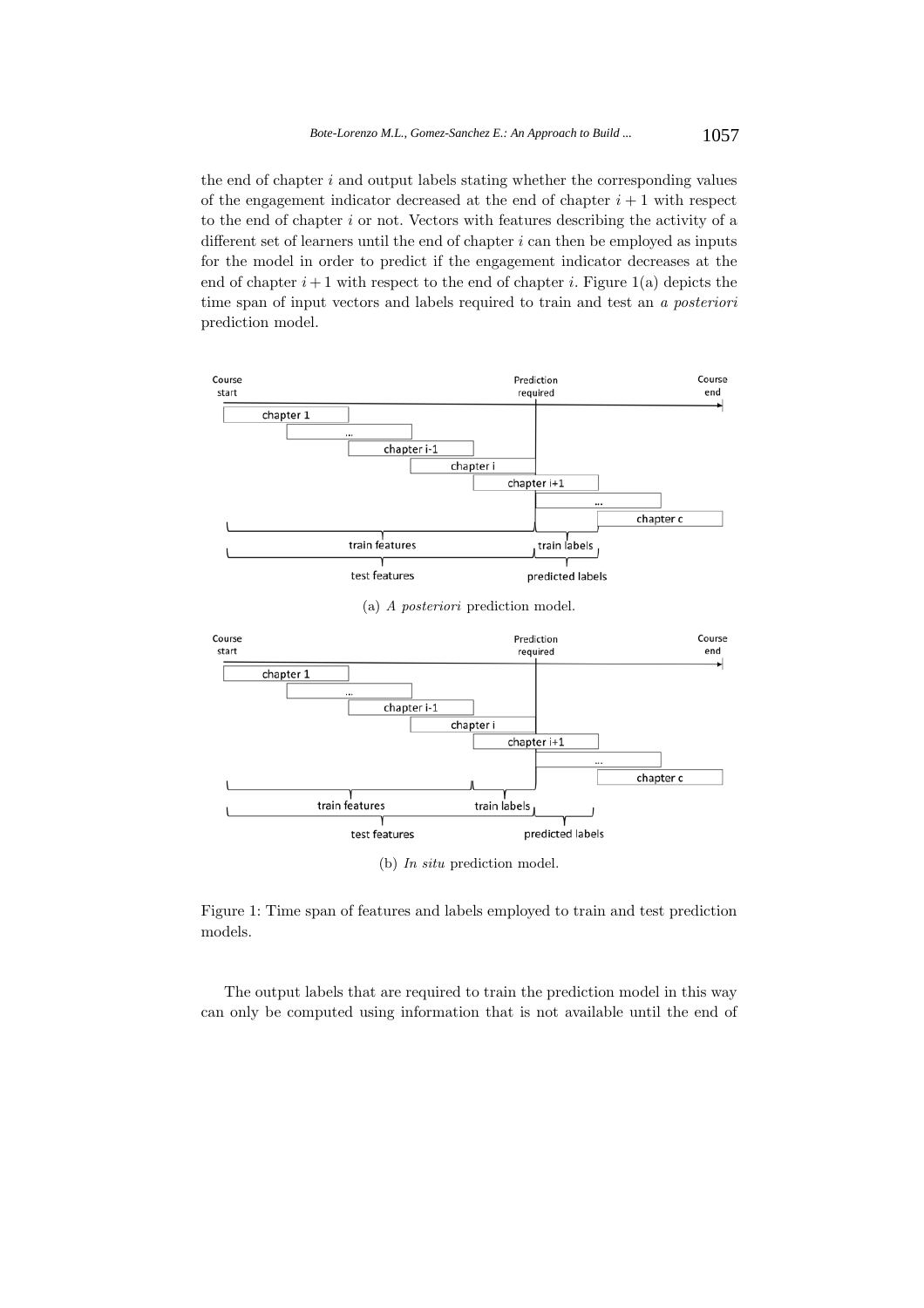chapter  $i + 1$ . This implies that the *a posteriori* prediction model can only be built after chapter  $i+1$  has been completed. Therefore, while this model can be employed to understand how the decrease of engagement can be explained from past activity, it cannot be used to predict what will happen in the future during the actual run of a MOOC, and thus it does not provide actionable information that may help to overcome the situations that lead to a lower engagement. The models could also be used in a future run of the same MOOC by means of transfer learning techniques such as the ones described in [Boyer and Veeramachaneni, 2015]. However, it must be noticed that even small changes on the structure, contents or activities of the MOOC with respect to the previous run may affect their performance significantly (e.g. if a model partially relies on an activity that is removed in the new run of the MOOC).

The performance of a posteriori prediction models is usually assessed using kfold cross validation. Such performance is expected to be an optimistic estimate of what can be achieved with in situ prediction models, as it is in the case of dropout prediction [Boyer and Veeramachaneni, 2015].

### **3.2 In Situ Prediction Model**

An *in situ* prediction model can be trained employing input vectors with features that describe the activity of all learners until the end of chapter  $i - 1$  along with the corresponding output labels that state if the value of the engagement indicator decreased at the end of chapter  $i$  with respect to the end of chapter  $i - 1$ . Vectors with features that describe the activity of learners until the end of chapter  $i$  can then be provided as inputs for the model in order to obtain predictions about the decrease of the indicator at the end of chapter  $i + 1$  with respect to the end of i. In other words, the model is trained to make predictions for the end of chapter i but it is actually employed to generate predictions for the end of chapter  $i + 1$ . The time span of input vectors and labels required to train and test an in situ prediction model is shown in Figure 1(b).

It can be noticed that this approach assumes that the same set of features that describe the learners' activity can be computed for both chapters  $i - 1$ and  $i$ . Furthermore, it requires each feature to be in the same range in both chapters  $i-1$  and i so that features are comparable across chapters. For example, the variable percentage of submitted assignments can be compared in different chapters, but not the number of submitted assignments since the total number of requested assignments may vary from one chapter to another.

The computation of output labels that are employed to train the prediction model thus requires information that is already available at the end of chapter i provided that  $i \geq 2$ . In this way, it is possible to build an in situ prediction model at the end of a given chapter during the actual run of a MOOC to make predictions for the end of the next chapter. This allows making interventions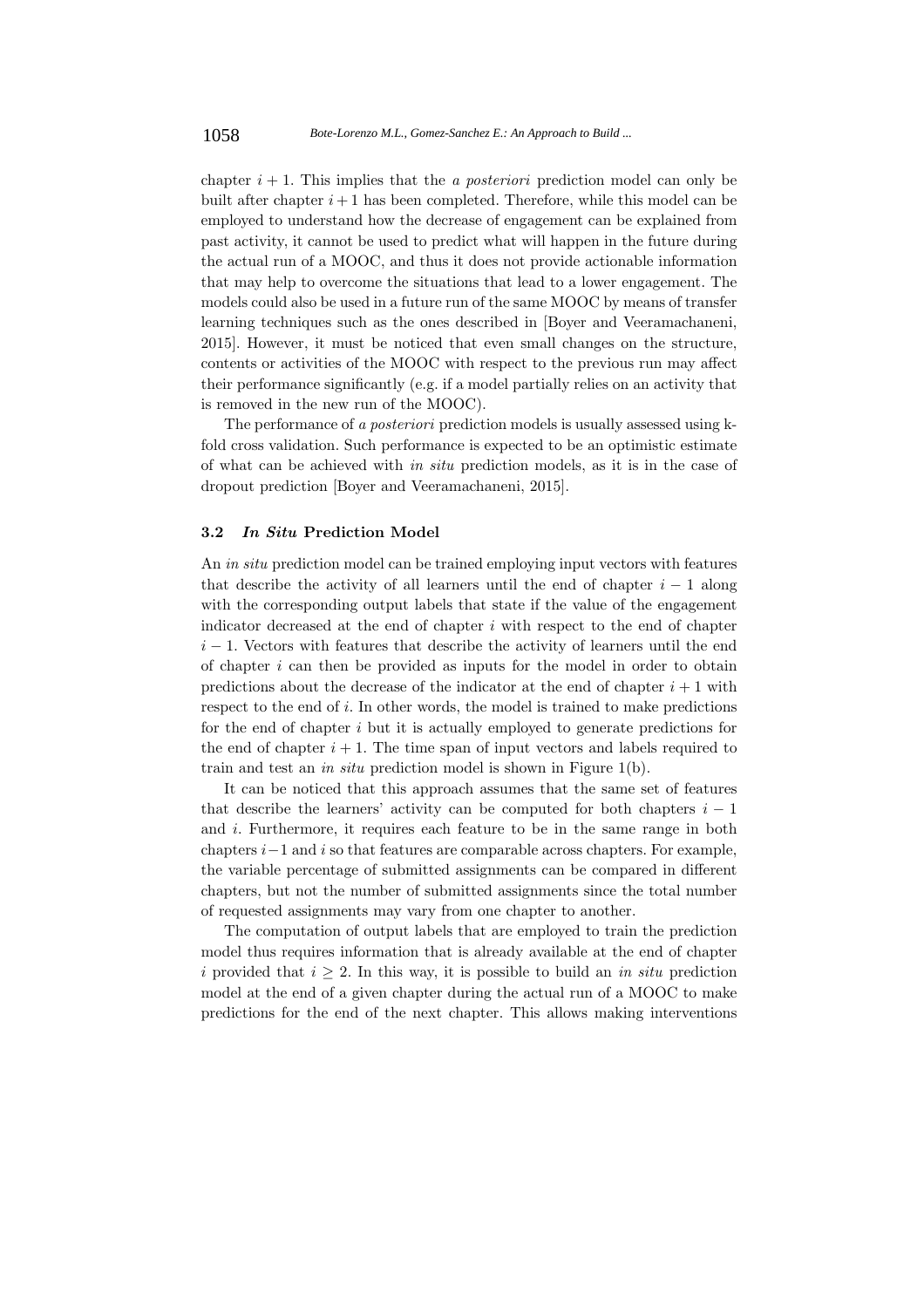in real time aimed at preventing the disengagement in the type of task used to define the indicator.

# **4 Datasets**

### **4.1 Course Description**

The datasets employed in the experiments reported in this paper were obtained from the MOOC "6.002x Circuits and Electronics" that was offered on edX in the spring of 2013 [Seaton et al., 2014]. The course was structured in 14 chapters and included a midterm and a final exam.

The main contents of every chapter are explained in two sequences of lecture videos interspersed with short and simple comprehension questions called finger exercises. Chapters 1 to 12 also comprised two types of assignments: homework problems that included numerical and formula responses, and lab exercises based on an interactive circuit simulator. In addition, most chapters provided optional tutorial videos that helped reinforcing concepts by showing how to solve circuit problems or illustrating interesting principles. The chapter learning materials were supplemented by on-line sections of the course textbook, a forum where learners and staff could engage in discussions, a staff-learner editable wiki, and ungraded access to the interactive circuit simulator.

The course schedule comprised 15 calendar weeks. A chapter was released every Monday except for week 1, when it was made on Wednesday, and week 8, in which the midterm exam took place and there was no chapter release. The final exam was made in the last week of the course. The deadline for the submission of the assignments included in each of the first 12 chapters was set for the second Sunday after the corresponding chapter release, except in the case of chapter 7, in which it was the third Sunday also due to the occurrence of the midterm exam. This implies that the deadline for the assignments of a given chapter always took place nearly one week after the release date of the next chapter.

Final course grades were based on homework sets (15%), online laboratories  $(15\%)$ , a midterm  $(30\%)$  and a final exam  $(40\%)$ . Each chapter had a homework grade and a lab grade. The homework and laboratories grades used in the final course grades were obtained by adding the highest 10 out of 12 chapter grades. Learners with a final grade of 50% or greater received a certificate of accomplishment.

There were 26,947 learners enrolled in the course by the deadline established for the submission of the final exam. Out of these, only 6,752 watched at least a lecture video or answered at least a finger exercise or submitted at least an assignment in one of the first 12 chapters before the corresponding deadline. A certificate of accomplishment was granted to 1,099 learners.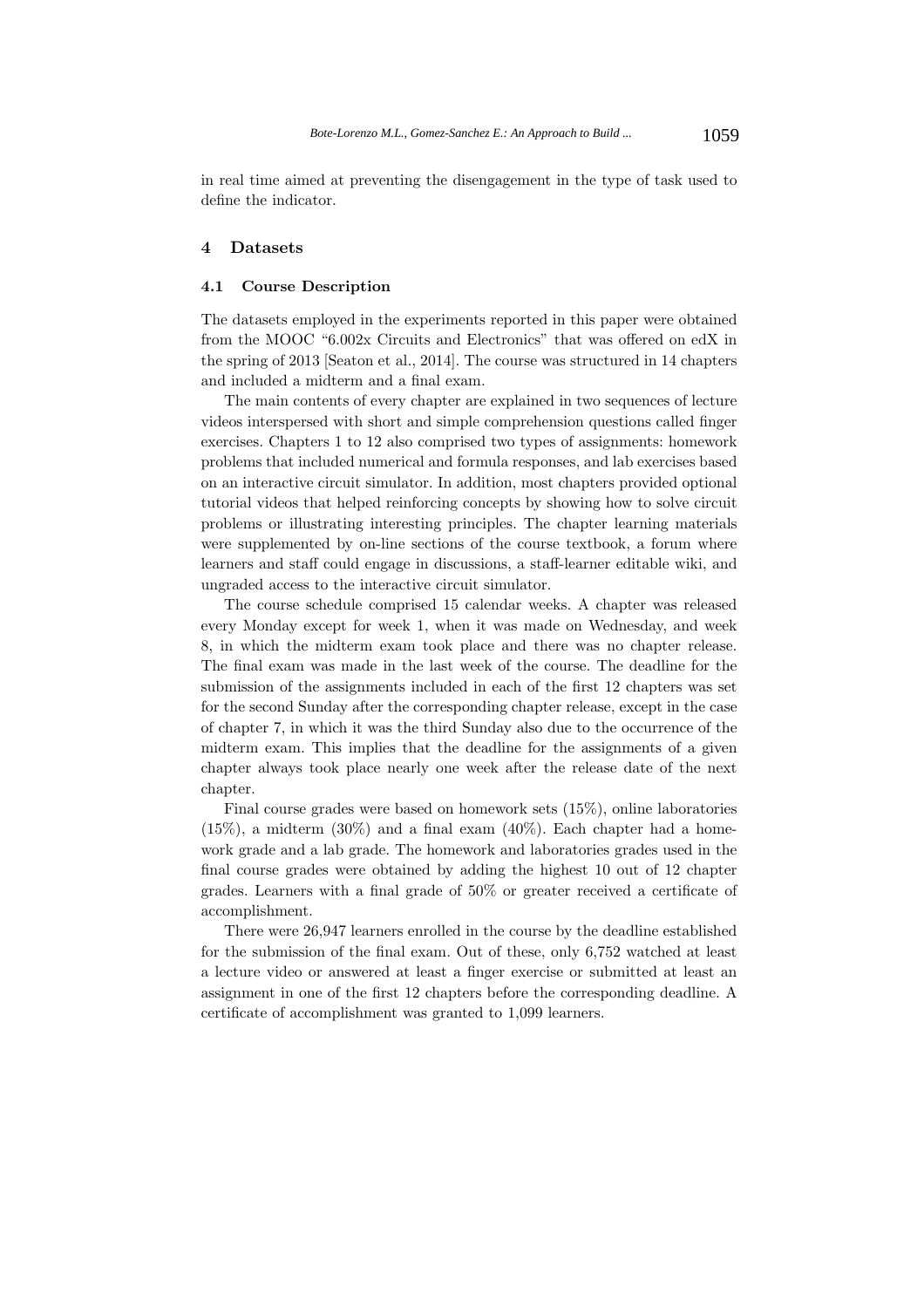#### **4.2 Engagement Indicators**

As in many other MOOCs, watching lecture videos, answering finger exercises and submitting assignments were the three main tasks that learners were expected to carry out in the course introduced in the previous subsection. This is the reason why a different academic engagement indicator was defined for each of these tasks as described next.

The video engagement indicator can be obtained by averaging the percentages of lecture videos that were totally or partially watched by a learner in every chapter before reaching its end. The exercise engagement indicator can be computed by averaging the percentages of finger exercises answered by a learner in every chapter before its end. The assignment engagement indicator can be calculated by averaging the percentages of assignments submitted in each chapter that has already ended.

## **4.3 Labels and Features**

The values of the three engagement indicators were computed for every learner at the end of each of the first 12 chapters. They were not calculated for chapters 13 and 14 since they did not include any assessment. Then for each chapter  $i \in \{1,\ldots,11\}$ , a label is derived for every learner and each engagement indicator stating whether the value of the indicator was lower by the end of chapter  $i + 1$ than it was at the end of chapter  $i$ . These labels will be used as the outputs to train and test the models, as explained in section 3.

The values of 16 features were also computed for every learner at the end of each of the first 11 chapters. As it can be seen in Table 1, these features describe the activity of the corresponding learner in the course from its beginning until the end of the chapter for which they are computed. More specifically, 4 features characterized video watching activity  $(v1 \text{ to } v4)$ , 6 features described the activity regarding finger exercises ( $e1$  to  $e6$ ), and other 6 features represented the activity regarding assignments  $(a1 \text{ to } a6)$ .

It can be noticed that every feature was defined so that its range of values is the same across chapters. It is also worth mentioning that the existence of features related to chapter  $i + 1$  calculated at the end of chapter i is possible since, as explained before, the end of every chapters 1 to 12 took place nearly one week after the start of the next chapter. Interestingly, a value of 0 or a negative value in v4, e4, or a4 implies that the corresponding engagement indicator will not decrease by the end of chapter  $i+1$  since the learner has already done enough work by the end chapter  $i$  as to assure it.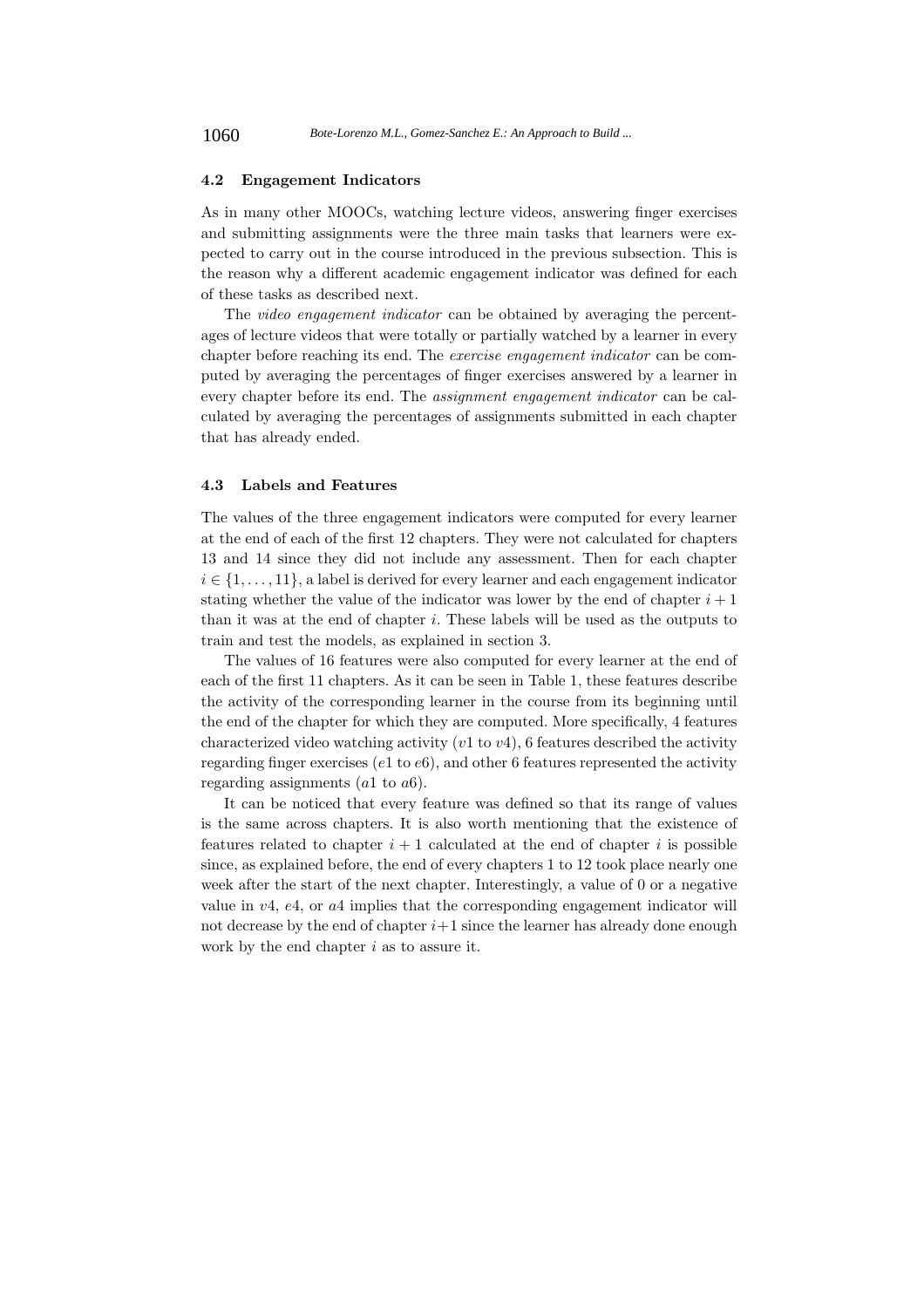| Id. Description                                                                 |
|---------------------------------------------------------------------------------|
| $v1$ Percentage of lecture videos totally or partially watched in chapter i     |
| $v2$ Value of video engagement indicator at the end of chapter i                |
| $v3$ Percentage of lecture videos totally or partially watched in chapter $i+1$ |
| $v^4$ Difference between value of video engagement indicator and percentage of  |
| lecture videos totally or partially watched in chapter $i+1$ $(v2-v3)$          |
| $e1$ Percentage of finger exercises answered in chapter i                       |
| $e2$ Value of exercise engagement indicator at the end of chapter $i$           |
| e3 Percentage of finger exercises answered in chapter $i+1$                     |
| e4 Difference between value of exercise engagement indicator and percentage     |
| of finger exercises answered in chapter $i + 1$ (e2 – e3)                       |
| $e5$ Normalized grade of finger exercises in chapter $i$                        |
| $e6$ Normalized total grade of finger exercises in chapters 1 to i              |
| $a1$ Percentage of assignments submitted in chapter i                           |
| $a2$ Value of assignment engagement indicator at the end of chapter i           |
| a3 Percentage of assignments submitted in chapter $i+1$                         |
| a4 Difference between value of assignment engagement indicator and percent-     |
| age of assignments answered in chapter $i + 1$ $(a2 - a3)$                      |
| $a5$ Normalized grade of assignments in chapter i                               |
| $a6$ Normalized total grade of assignments in chapters 1 to i                   |

Table 1: Features derived at the end of chapter  $i$  to describe the activity of a learner regarding video watching, finger exercises and assignments.

### **4.4 Number of Samples**

A dataset was created for each engagement indicator and chapters 1 to 11. Each dataset contains the learners' feature vectors computed at the end of a given chapter along with the corresponding stating whether the engagement indicator decreased or not at the end of the next chapter after filtering out two types of samples. First, samples in which it is already known at the end of a given chapter that the target engagement will not decrease at the end of the next chapter, since there is no need to make any prediction. Second, samples from learners who have not watched any lecture video, answered any finger exercise of submitted any assignment in the last three chapters since it is assumed that they have dropped out. Table 2 shows the number of samples included in each dataset.

It must be noticed that the fact that chapters 13 and 14 did not include any assignment implies not only that the assignment engagement indicator cannot be computed, but also that a chapter end cannot be defined according to our problem formulation. This also entails that the video and exercise engagement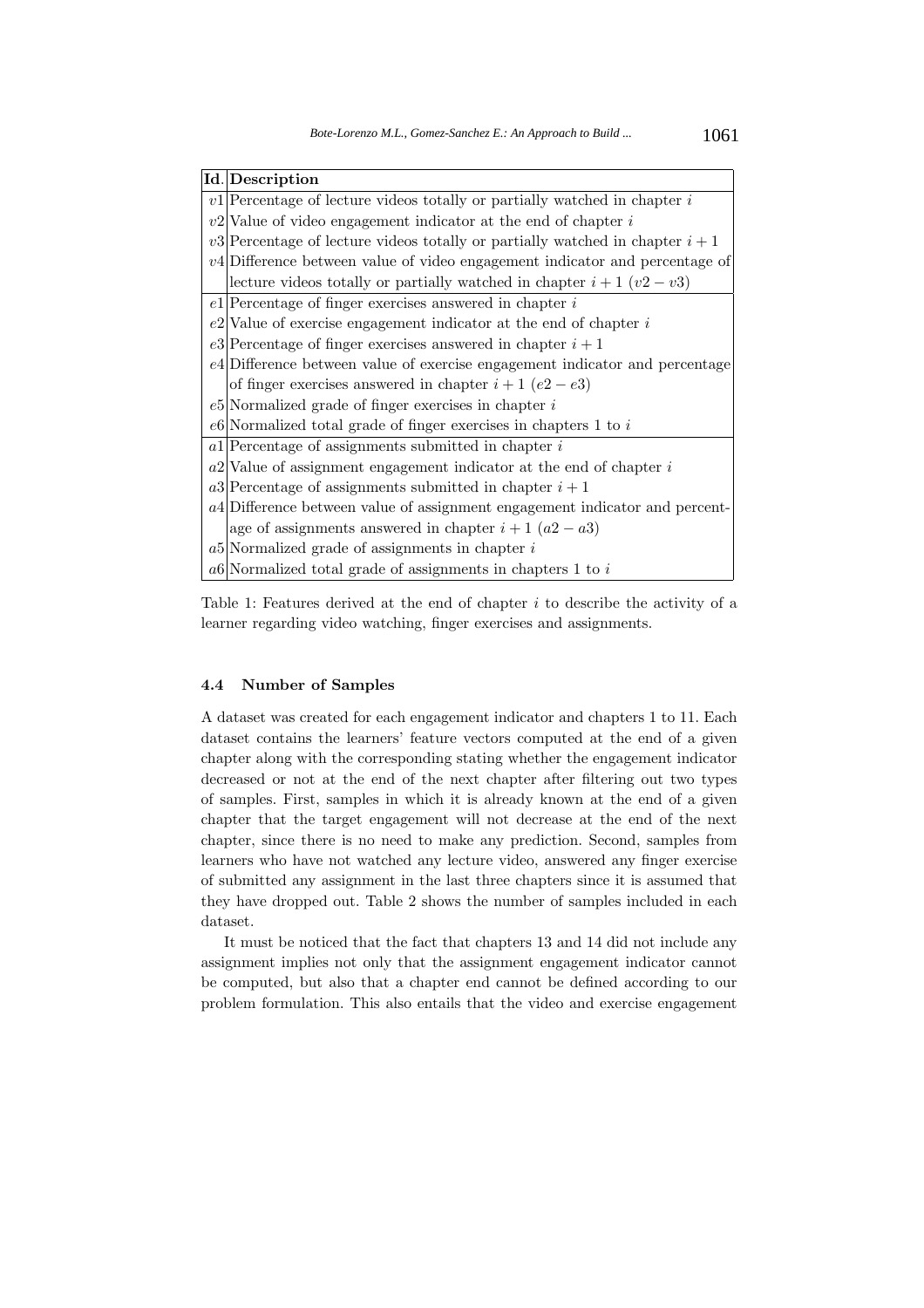|            | Video      | Exercise   | Assignment |
|------------|------------|------------|------------|
|            | engagement | engagement | engagement |
| Chapter 1  | 4,637      | 2,863      | 3,456      |
| Chapter 2  | 5,021      | 3,218      | 3,895      |
| Chapter 3  | 5,374      | 3,395      | 4,056      |
| Chapter 4  | 3,206      | 2,465      | 3,125      |
| Chapter 5  | 2,501      | 1,974      | 2,295      |
| Chapter 6  | 2,110      | 1,709      | 1,924      |
| Chapter 7  | 1,759      | 1,451      | 1,659      |
| Chapter 8  | 1,536      | 1,281      | 1,417      |
| Chapter 9  | 1,349      | 1,173      | 1,265      |
| Chapter 10 | 1,186      | 1,042      | 1,158      |
| Chapter 11 | 1,069      | 954        | 1,120      |

**Table 2:** Number of samples in each dataset.

indicators can neither be computed for such chapters. As a consequence, datasets with features gathered at the end of chapters 12 and 13 and indicators computed at the end of the same chapters 13 and 14 could not be generated.

# **5 Experiments**

## **5.1 Feature Selection**

All datasets underwent a feature selection process prior to building the prediction models with the aim of reducing the potential overfitting as well as of increasing their accuracy. More specifically, the Correlation based Feature Selection (CFS) method [Hall, 1999] was employed to identify the most relevant features for the prediction of the decrease of engagement in every dataset corresponding to each engagement indicator and chapter. CFS was chosen because, unlike other methods, it aims not only at finding subsets of features that have high individual prediction ability, but also a low degree of redundancy among them. Furthermore, CFS is not a computationally intensive method. Figure 2 shows the number of chapters in which each feature was selected.

It can be observed that 2 video features  $(v1 \text{ and } v2)$ , 1 exercise feature  $(e3)$ and 2 assignment features  $(a4 \text{ and } a5)$  were considered useful for prediction in most datasets related to video engagement. In the case case of exercise engagement, 1 video feature  $(v1)$ , 5 exercise features  $(e1, e2, e3, e5,$  and  $e6)$  and 2 assignment features (a4 and a5) were selected for prediction in most datasets. Furthermore, 1 exercise feature ( $e5$ ) and 4 assignment features ( $a1, a2, a5$  and a6) were kept in most datasets related to assignment engagement. This implies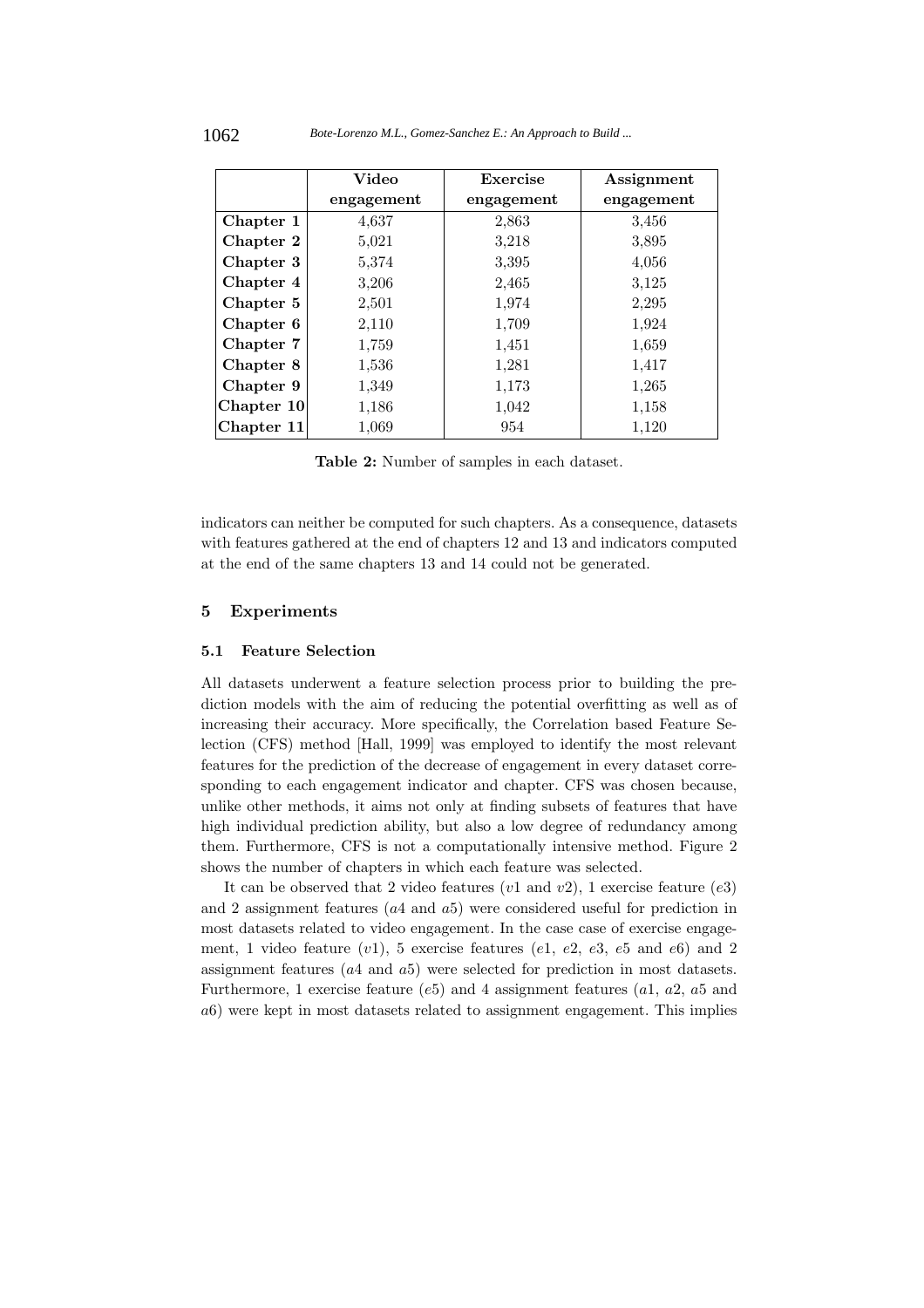

Figure 2: Number of chapters in which each feature was selected for each engagement indicator using CFS.

that the prediction of the decrease of any of the three indicators benefits not only from features that describe the activity related to the predicted indicator, but also from the features that describe the activity related to other indicators.

It is also interesting to see that two features related with the grades of exercises and assignments ( $e5$  and  $a5$ ) were selected in most datasets for all engagement indicators. This fact suggests the importance of grades for prediction regardless of the type of engagement indicator to be predicted.

It is worth noting that features measuring the accumulated variation of the video, exercise and assignment engagement indicators half way through the chapter  $(v4, e4 \text{ and } a4)$  are not very relevant to predict their decrease at the end of the chapter, i.e. the decrease of the indicator cannot be anticipated by simply looking at its current value. This is due to the fact that, as noted before, predictions are not generated for learners that at mid-chapter have already reached an indicator value higher than in previous chapter. Curiously,  $a4$  is very informative to predict the video and exercise indicators but not the assignment indicator. A visual inspection of  $a2$  revealed that learners with a high assignment engagement in previous chapter are more likely not to decrease their engagement with videos, exercises or assignments by the end of the chapter. It was also observed in a that learners with a high assignment engagement in the great majority of cases decrease their engagement with video or finger exercises by the end of the chapter, but in most cases do not to decrease their engagement with assign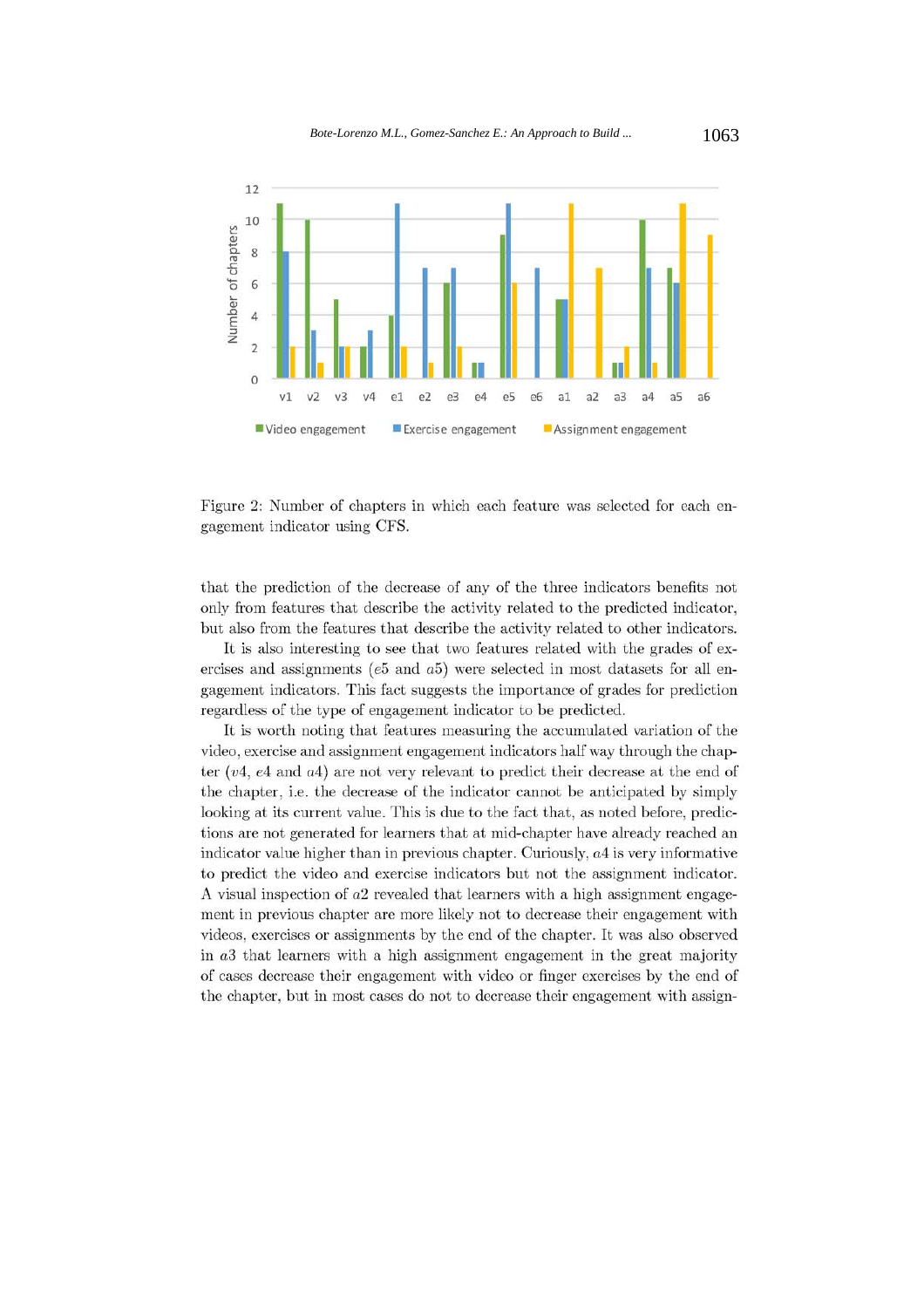ments. As a consequence, the subtraction of a3 from a2 makes a4 more separable in the case of video and exercise engagement but not in the case of assignment engagement.

# **5.2 Prediction**

Logistic regression was employed to build the models for the prediction of the three engagement indicators following both the a posteriori and the in-situ approaches. Logistic regression was selected because several works, including [Kizilcec and Halawa, 2015, Boyer and Veeramachaneni, 2015], have already reported its good performance in the related problem of dropout prediction.

More specifically, a posteriori prediction models were built and tested using 10-fold cross validation with each dataset. Both model training and testing were made the features selected by CFS for the corresponding dataset. In situ prediction models were built using the datasets of chapters 1 to 10 and then tested employing the datasets of chapters 2 to 11, respectively (keep in mind that the dataset of chapter i consists of the features from the activity until the end of chapter  $i$ , as input, while the output is a label reflecting whether the engagement indicator at the end of chapter  $i+1$  decreases or not with respect to its value at the end of chapter i). The trainings were carried out using the features selected by CFS for each dataset. Obviously, the features employed in the training phase of each model were also used in the corresponding test phase.

A simple baseline predictor was also employed to make predictions in order to better assess the performance of the prediction models built using both approaches. The baseline simply predicts that the value of a given engagement indicator will decrease at the end of chapter of chapter  $i + 1$  with respect to the end of chapter  $i$  if it also decreased at the end of chapter  $i$  with respect of the end of chapter  $i - 1$ . Otherwise, the baseline predicts that the value of the indicator will not decrease. Note that this baseline is to be applied in situ and can thus only be evaluated in the datasets of chapters 2 to 11.

The performance of all predictors was measured using area under the curve (AUC). It must be noticed that AUC has been preferred to other performance metrics such as accuracy or Cohen's kappa because, unlike them, AUC is not affected by imbalanced distributions of data [Jeni et al., 2013]. AUC informs of the probability that a model correctly predicts the decrease of an engagement indicator for a randomly selected learner. In this way, a useless predictor will have an AUC of 0.5 while a perfect predictor will feature AUC 1. Following [Swets, 1988], model performance can be categorized in general as excellent for values of AUC greater than 0.9, good between 0.8 and 0.9, fair between 0.7 and 0.8, and poor below 0.7.

The results of the prediction tests carried out with each dataset are reported in Figure 3. It can be noticed that results are not provided for chapter 1 using in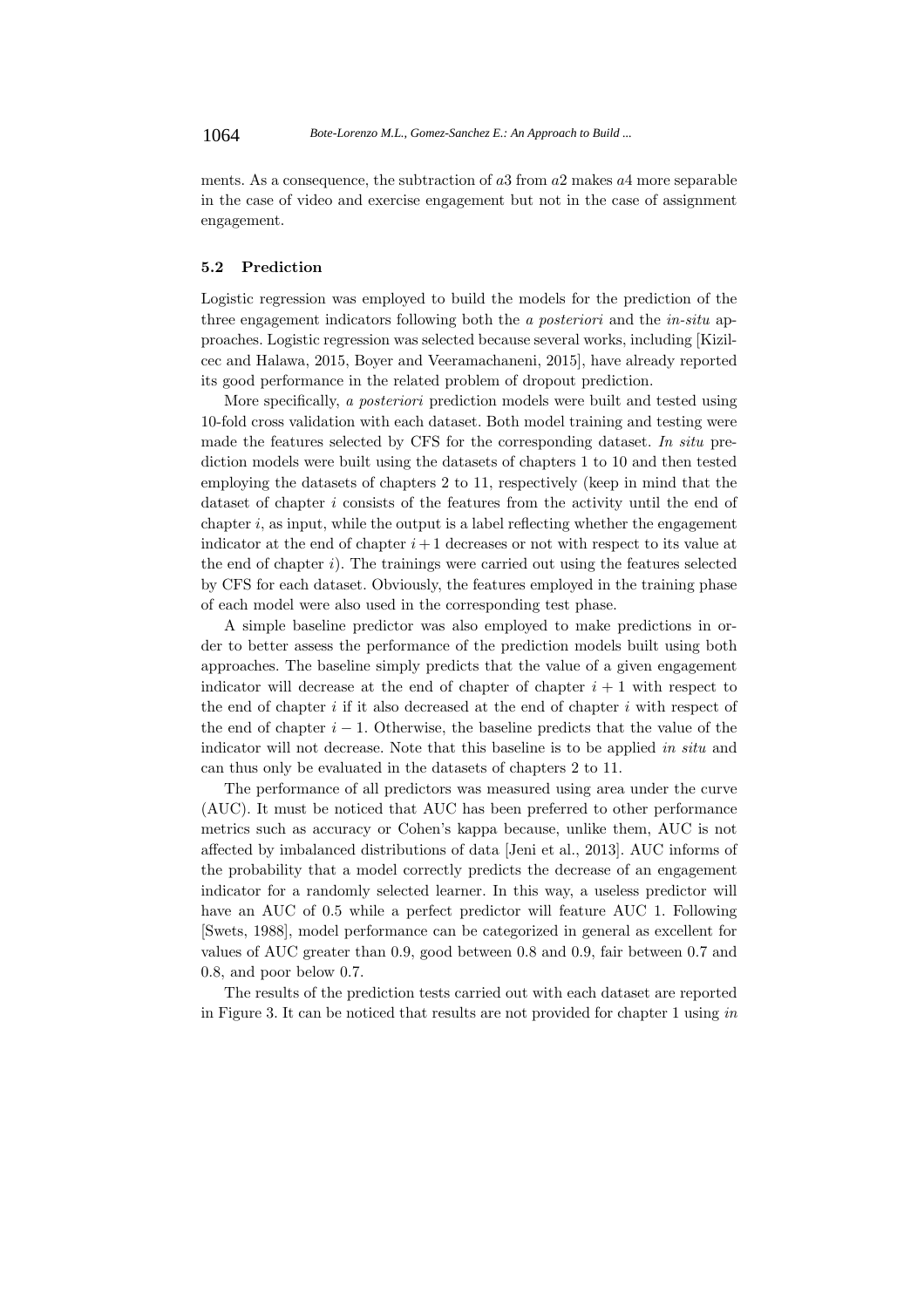situ models and the baseline since, as explained before, they both make predictions for a given chapter based on the information obtained from the previous chapter. However, they are provided for a posteriori models since they are built using information from the chapter for which they generate predictions. Table 3 shows the weighted average AUC across chapters 2 to 11 achieved by each approach employed for the prediction of the decrease of the different engagement indicators. It is important to remember that predictions were not made for learners that did not show any activity in three chapters in a row, thus avoiding the artificial improvement of the results with predictions that would have been very easy to make.

|                 | Decrease of | Decrease of | Decrease of |
|-----------------|-------------|-------------|-------------|
|                 | video       | exercise    | assignment  |
|                 | engagement  | engagement  | engagement  |
| A posteriori    | 0.878       | 0.893       | 0.874       |
| In situ         | 0.872       | 0.882       | 0.864       |
| <b>Baseline</b> | 0.744       | 0.781       | 0.799       |

Table 3: Comparison of weighted average AUC achieved across chapters 2 to 11.

As expected, the a posteriori models yielded the best results. On average, they showed a good performance for the prediction of the decrease of all engagement indicators. However, as explained above, the predictions made with these models cannot be used to trigger interventions in an ongoing course based on its data.

Remarkably, the performance of in situ models was very similar to that of a posteriori models in all cases except for the prediction of the decrease of both exercise and assignment indicator in chapter 8. In spite of this, the average performance of in situ models was good for all indicators showing weighted average AUC values that, in the worst case, was just 0.011 below that of the a posteriori models. Nevertheless, the use of in situ models do enable the possibility of making interventions in an ongoing course using the data available at the moment in which the predictions are required.

The baseline showed on average a fair performance for the prediction of the decrease of all indicators. Even so, the in situ prediction models performed clearly better than the baseline in all cases except for the prediction of the assignment engagement indicator at the end of chapter 8. In fact, the weighted average AUC values of in situ models were between 0.075 and 0.134 higher than those of the baseline. A Wilcoxson signed rank test also showed that the difference of performance between the in situ models and the baseline was statistically sig-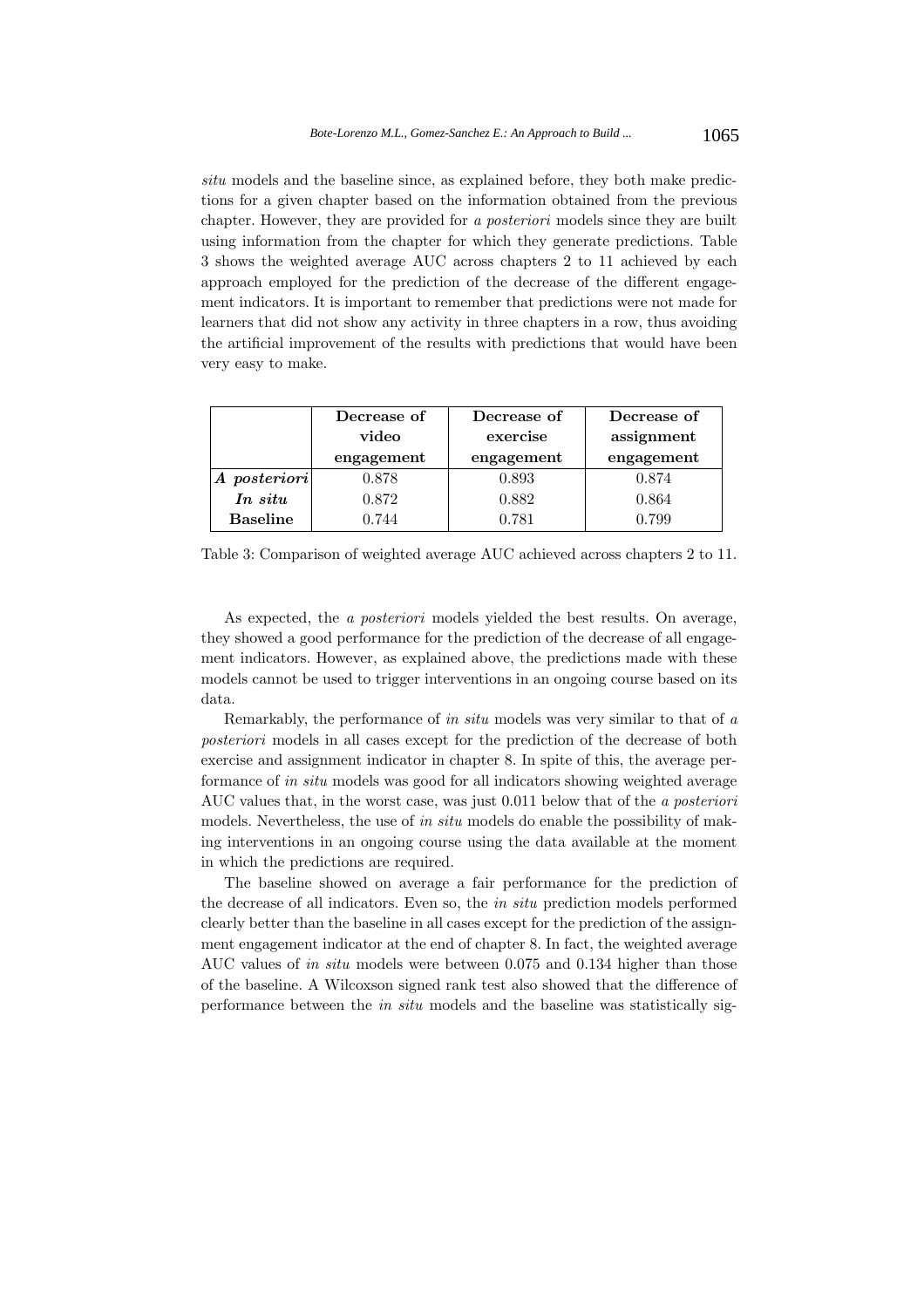









(c) Decrease of assignment engagement.

Figure 3: Comparison of AUC achieved in each chapter.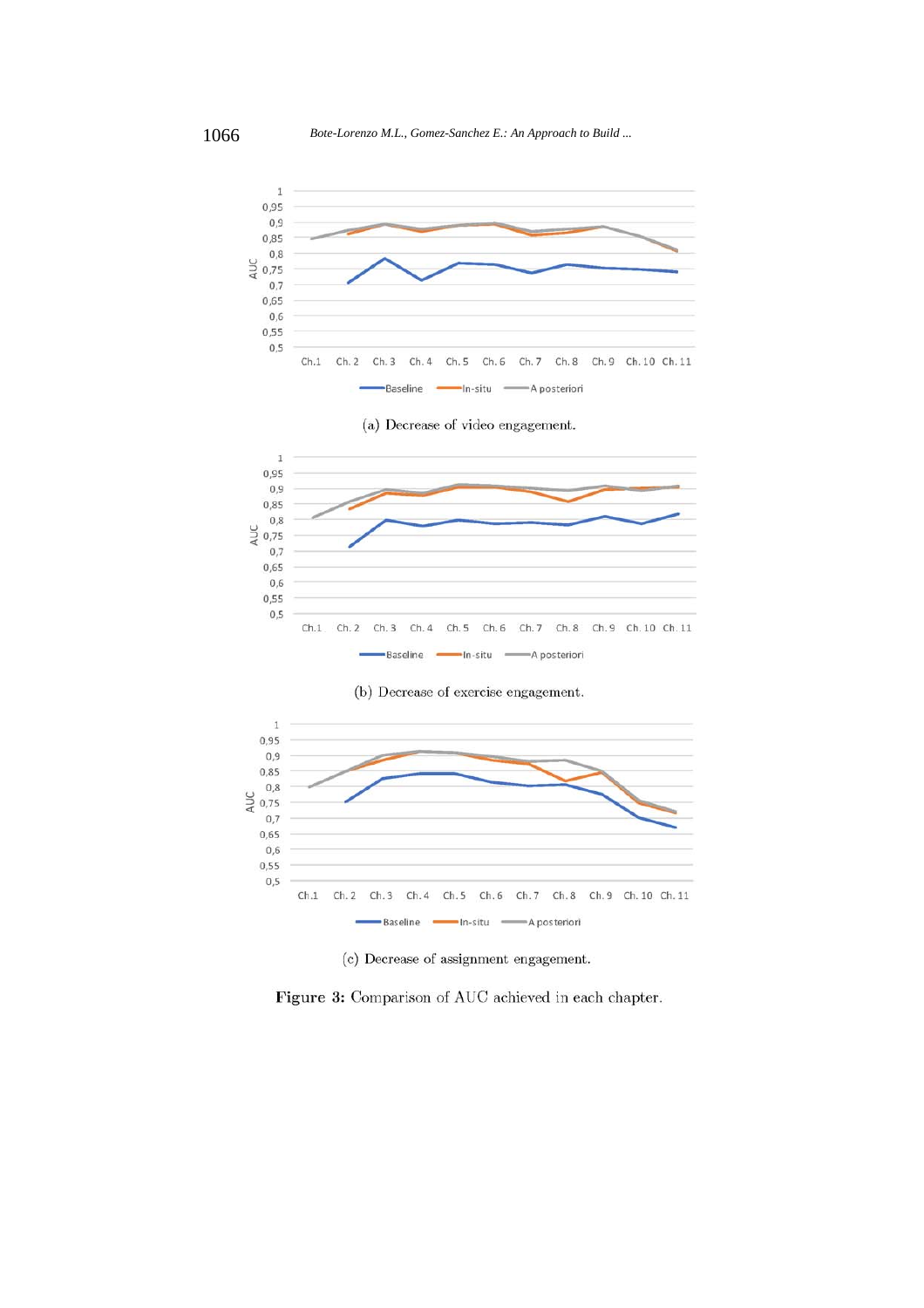nificant ( $p < 10^{-5}$ ). This supports the idea that the *in situ* models can harness the selected features describing the activity of learners to bring an important performance improvement with respect to the baseline.

It can be observed in Figure 3 that there is a noticeable increase in the AUC values obtained by all prediction approaches in chapter 3 with respect of the previous chapters in the case of exercise and assignment indicators and, to a lesser extent, of video indicator. This increase can be attributed, at least in part, to the fact that many learners abandoned the course before the end of chapter 3 even though they had been participating very actively, just as many others that did not abandon. This is the reason why it is difficult to predict the decrease of engagement indicators of these participants, known as "strong starters" [Ferguson and Clow, 2015], in the first course chapters.

It can also be noticed in Figure 3(c) that the AUC values obtained in the prediction of the assignment engagement indicator for chapters 10 and 11 are clearly lower than for the rest of the datasets. This could be due to the fact that the lowest two assignment grades obtained in any chapter were not taken into account to compute the final grade. This idea is supported by the fact that an inspection of the datasets revealed the existence of a relevant number of learners that maintained a high level of assignment engagement and had obtained high grades in all previous chapters that significantly reduced their activity in the last two chapters.

## **6 Discussion**

The results of the experiments presented in previous section show that the in situ predictions models built using a selection of features that have a low degree of redundancy among them yielded a good performance in the prediction of the decrease of engagement indicators derived for the three main tasks that were carried out by learners in a MOOC. As noted before, predictions were made at the end of chapters 2 to 11 using only information that was available at those moments. It is noteworthy that during the experiments, predictions were not made for obvious cases, such as learners that at mid-chapter have already shown higher engagement than in the previous chapter or learners that can be considered to have dropped out. Adding these learners would easily improve the prediction performance metrics, but would not provide any useful information in order to intervene. The in situ predictions models built following the approach proposed in this paper would thus have been useful to identify many learners that could have benefited from an intervention aimed at preventing their disengagement.

One limitation of the proposed approach is that the first predictions cannot be made before the end of chapter 2. Predictions cannot be made at the end of chapter 1 since there are obviously no data from previous chapters that can be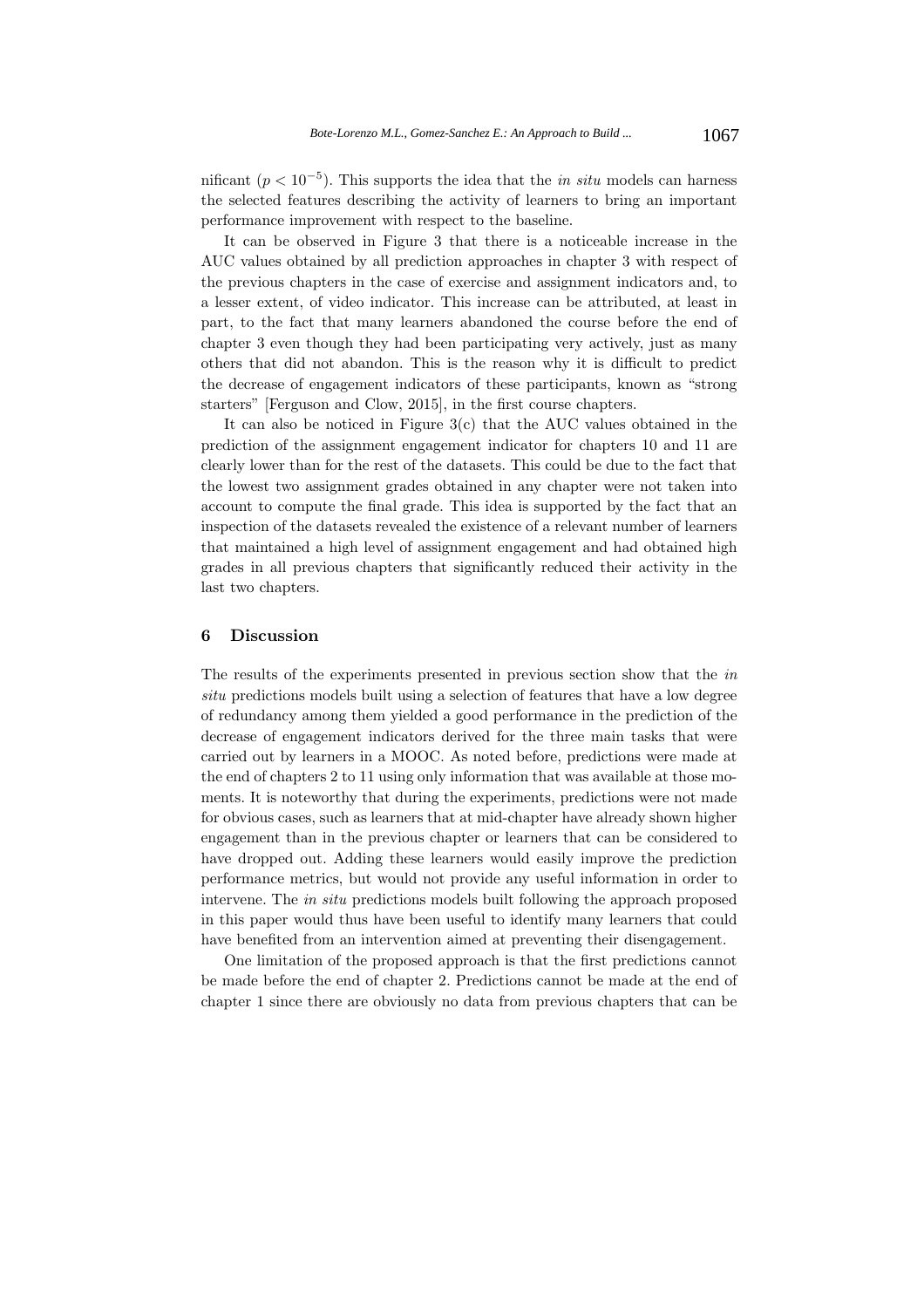employed to build the predictive model. This problem would not exist in a different approach that could use data from previous editions of the course along with transfer learning techniques to build predictors. However, such approach would have the important limitation that it could not be applied to make predictions in courses that do not have a previous edition. If there were data from a previous run of the course, or for courses with a similar start, a hybrid prediction scheme could be derived in which transfer learning is employed to build predictors at the end of chapter 1, and then the in situ approach is followed for the rest of the chapters, using data from the ongoing course.

Another limitation of the proposed approach that can be observed in the results of the experiments is that predictions regarding the decrease of the video and exercise engagement indicators could not be made for chapters 13 and 14. Tackling this limitation could require not only changing the definition of end of chapter so that it is only based on the deadlines for submissions. Possibly, it will also entail defining a method to build the predictors taking into account that the behavior of learners in chapters that do not have assignments might be very different with respect to chapters in which they have them. Again, transfer learning techniques could be useful to build these predictors.

Features derived from other types of data (e.g. forum events, time between learner's consecutive events) and the information about the course structure and requirements (the learning design) could be further exploited to improve predictive performance. So far, only the temporal information about chapter start and submission deadlines is considered to generate features that describe the learners' behavior. Introducing in the model the knowledge about how the final grade is determined (only the 10 highest scores among 12 submissions will be averaged) could have improved the prediction in the last two chapters. This could be tailored by defining ad hoc features using the knowledge about the design of each particular course.

It is noteworthy that the results of the in situ prediction models reported in this paper are comparable to those reported in [Whitehill et al., 2017] for the dropout prediction problem. More specifically, AUC values around 0.9 were obtained using a posteriori models and values ranging from 0.85 to 0.9 using in situ models. Interestingly, the performance of the in situ models for dropout prediction also followed closely that of the a posteriori models.

The performance of the proposed approach thus opens the possibility of making a wide range of interventions aimed at maintaining the engagement of learners with the specific activity for which a disengagement is predicted. Examples include simple strategies such as sending mails reminding pending activities or providing learners with hints to solve an assignment, or more elaborate approaches such as using a recommendation system to make suggestions of videos or assignments that are expected to be engaging for the target learner.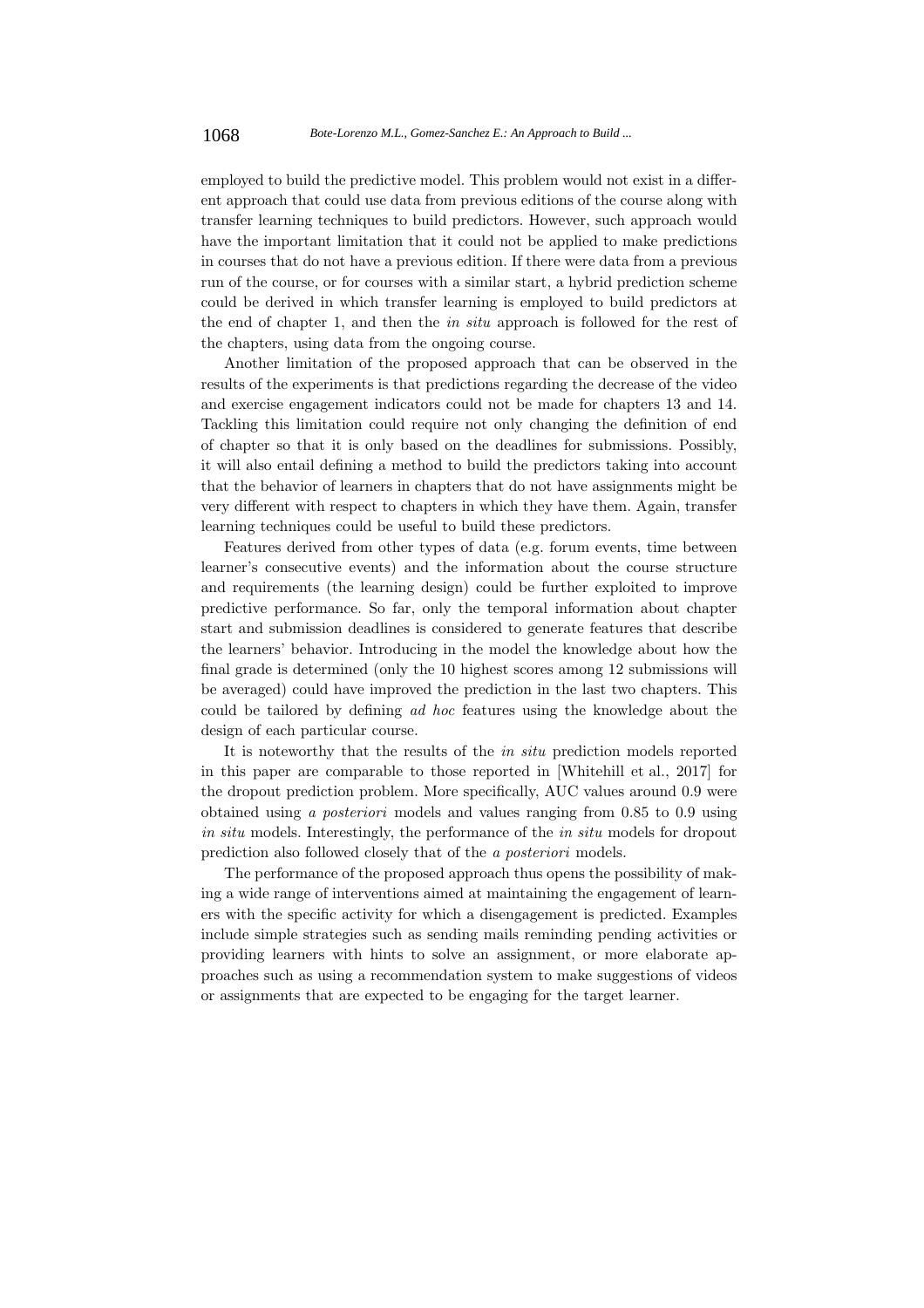# **7 Conclusions and Future Work**

Predicting the decrease of learners' academic engagement indicators of is key to avoid the disengagement before it happens. A posteriori models cannot be built using the data that is available in a MOOC at the moment the predictions are required, thus precluding the possibility of making interventions in the course in real time. This paper proposes an approach to build in situ models using such information so that their predictions can be employed to trigger timely interventions in an ongoing course.

Experiments were carried out to compare the performance of models built following both approaches as well as of a simple baseline for the prediction of three engagement indicators derived for the main tasks that are typically proposed in a MOOC: watching lectures, solving finger exercises, and submitting assignments. Prediction models were built following in situ and a posteriori approaches using CFS method for feature selection and logistic regression for classification. The in situ models exhibited a good prediction performance which was very similar to that of a *posteriori* models and significantly higher that that of the baseline. This supports the idea that the in situ models would have been useful to detect disengaging learners in that MOOC and suggests that in situ models could be useful in other MOOCs too.

The next steps in this research will be to evaluate the proposed approach in other MOOCs and to study its applicability to engagement indicators derived from other MOOC activities, including those of a more social nature such as posting in forums or participating in peer reviews. The possibility of improving predictions using features that describe demographic, including year of birth or level of education, or aspects of learner participation in MOOCs other than behavior, such as motivation, will be explored. Besides, the limitation regarding the lack of predictions at the end of the first chapter or for chapters that do not include assignments will be addressed. Future work also includes the design of intervention mechanisms that could be triggered when the decrease of an engagement indicator is predicted. In addition, there are plans to run a MOOC in which these intervention mechanisms will be used along with in situ prediction models with the aim of assessing their value for both instructors and learners.

#### **Acknowledgments**

Access to the data employed in this paper was kindly granted by MIT's Institutional Research Office. This work has been partially funded by projects TIN2014-53199-C3-2-R (AEI, FEDER), TIN2017-85179-C3-2-R (AEI, FEDER), VA277U14 (Junta de Castilla y León, FEDER), and 588438-EPP-1-2017-1-EL-EPPKA2-KA (European Commission).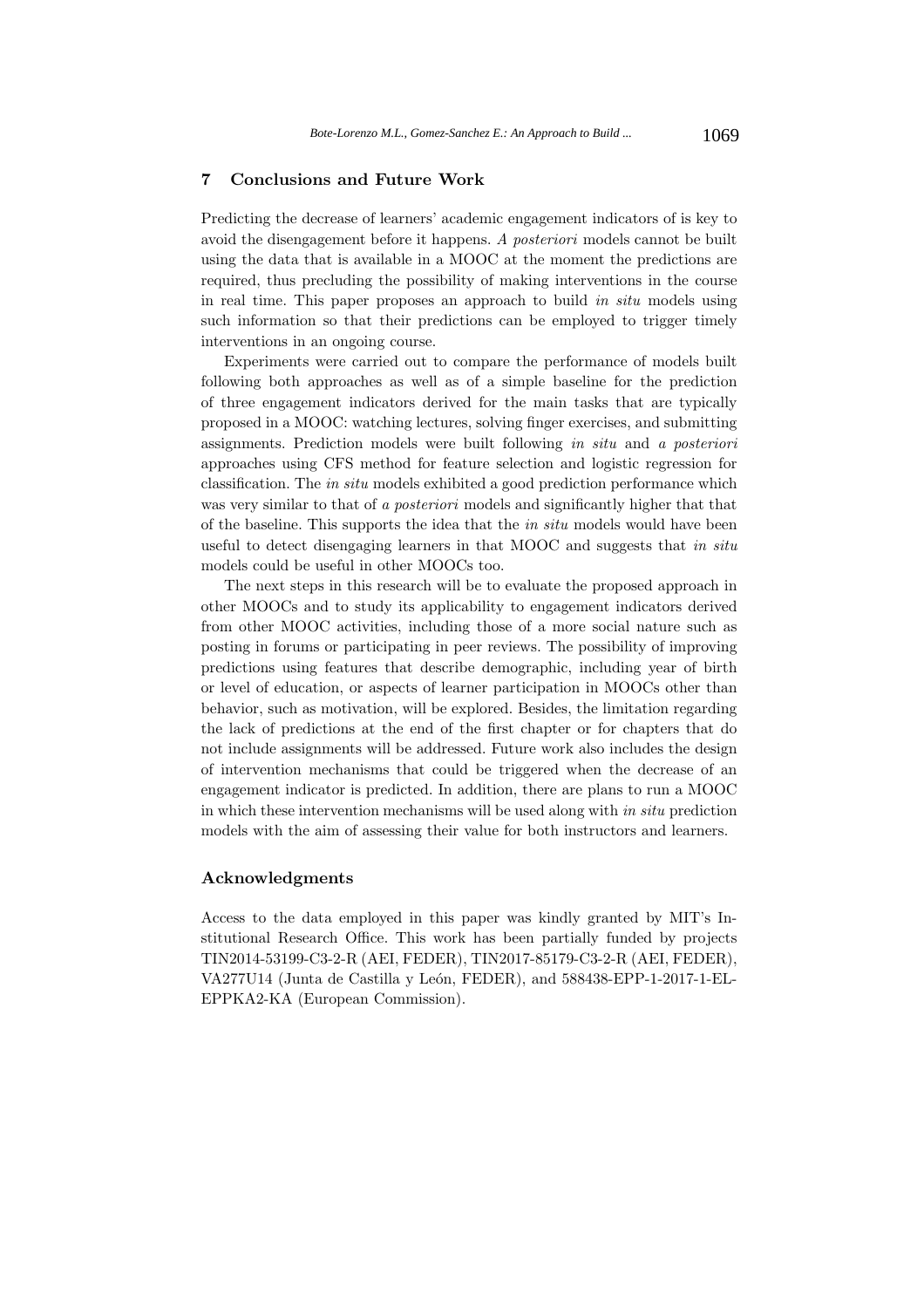# **References**

- [Alario-Hoyos et al., 2014] Alario-Hoyos, C., Pérez-Sanagustín, M., Delgado-Kloos, C., Parada, H. A., and Muñoz-Organero, M. (2014). Delving into participants' profiles and use of social tools in MOOCs. IEEE Transactions on Learning Technologies, 7(3):260–266.
- [Anderson et al., 2014] Anderson, A., Huttenlocher, D., Kleinberg, J., and Leskovec, J. (2014). Engaging with Massive Online Courses. In Proceedings of the 23rd International Conference on World Wide Web, WWW '14, pages 687–698.
- [Beck, 2005] Beck, J. E. (2005). Engagement tracing: using response times to model student disengagement. In Proceedings of the 2005 Conference on Artificial Intelligence in Education, pages 88–95, Amsterdam, The Netherlands.
- [Boyer and Veeramachaneni, 2015] Boyer, S. and Veeramachaneni, K. (2015). Transfer learning for predictive models in Massive Open Online Courses. In Proceedings of the 17th Conference on Artificial Intelligence in Education, AIED 2015, pages 54–63.
- [Chang and Wei, 2016] Chang, J. and Wei, H. (2016). Exploring engaging gamification mechanics in Massive Online Open Courses. Educational Technology  $\mathcal{C}$  Society, 19(2):177–203.
- [Cocea and Weibelzahl, 2011] Cocea, M. and Weibelzahl, S. (2011). Disengagement detection in online learning: Validation studies and perspectives. IEEE Transactions on Learning Technologies, 4(2):114–124.
- [Ferguson and Clow, 2015] Ferguson, R. and Clow, D. (2015). Examining engagement: Analysing learner subpopulations in massive open online courses (MOOCs). In Proceedings of the 5th Conference on Learning Analytics And Knowledge, LAK '15, pages 51–58.
- [Ferguson et al., 2015] Ferguson, R., Clow, D., Beale, R., Cooper, A. J., Morris, N., Bayne, S., and Woodgate, A. (2015). Moving through MOOCS: Pedagogy, learning design and patterns of engagement. In Proceedings of the 10th European Conference on Technology Enhanced Learning, EC-TEL 2015, pages 70–84.
- [Finn and Zimmer, 2012] Finn, J. D. and Zimmer, K. S. (2012). Student engagement: what is it? Why does it matter?, pages 97-131. Springer US, Boston, MA
- [Fredricks et al., 2004] Fredricks, J. A., Blumenfeld, P. C., and Paris, A. H. (2004). School engagement: Potential of the concept, state of the evidence. Review of Educational Research, 74(1):59–109.
- [Gardner and Brooks, 2018] Gardner, J. and Brooks, C. (2018). Student success prediction in MOOCs. User Modeling and User-Adapted Interaction, 28(2):127–203.
- [Goldberg et al., 2015] Goldberg, L. R., Bell, E., King, C., O'Mara, C., McInerney, F., Robinson, A., and Vickers, J. (2015). Relationship between participants' level of education and engagement in their completion of the Understanding Dementia Massive Open Online Course. BMC Medical Education, 15(1):60.
- [Halawa et al., 2014] Halawa, S., Greene, D., and Mitchell, J. (2014). Dropout prediction in MOOCs using learner activity features. In Proceedings of the 2nd European MOOCs Stakeholders Summit, pages 58–65, Laussane, Switzerland.
- [Hall, 1999] Hall, M. A. (1999). Correlation-based feature selection for machine learning. PhD thesis, University of Waikato, Hamilton, New Zealand.
- [Jeni et al., 2013] Jeni, L. A., Cohn, J. F., and De La Torre, F. (2013). Facing imbalanced data–recommendations for the use of performance metrics. In Proceedings of the 2013 Conference on Affective Computing and Intelligent Interaction, ACII '13, pages 245–251.
- [Joksimović et al., 2016] Joksimović, S., Manataki, A., Gašević, D., Dawson, S., Kovanović, V., and de Kereki, I. F. (2016). Translating network position into performance: Importance of centrality in different network configurations. In Proceedings of the 6th Conference on Learning Analytics & Knowledge, LAK '16, pages 314–323.